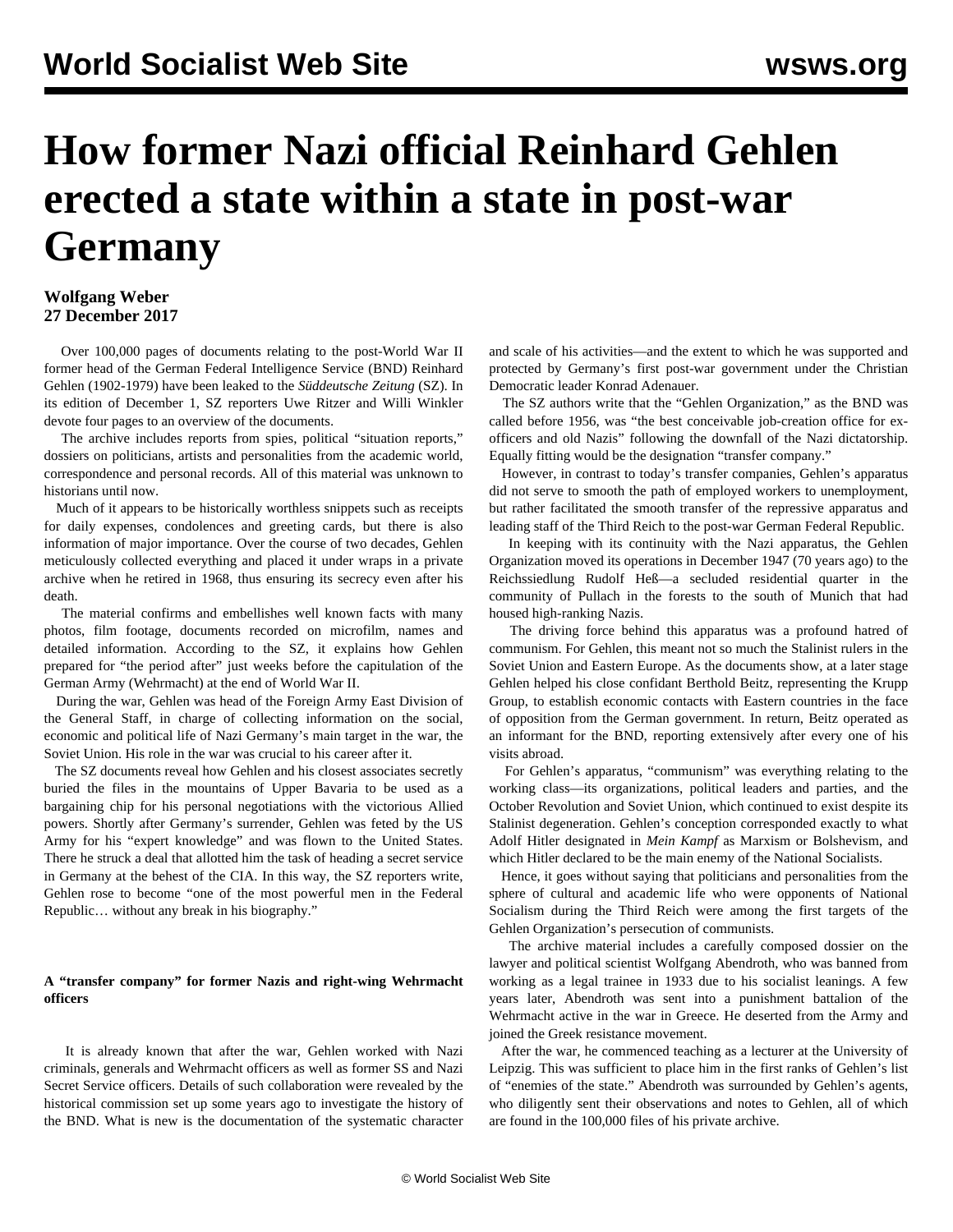An open question is how many other cases of BND persecution and harassment of Nazi opponents, socialists and Trotskyists are to be found in the mountain of files.

#### **"Uncontrolled co-ruler of the German Republic"**

 Probably the most spectacular discovery in this initial review of the archive material is the evidence that the BND planted an informant and probably a provocateur in the leadership of the Social Democratic Party (SPD) at a very early stage. Through the work of his agent, Gehlen was able to observe over many years his most prominent target, SPD leader Willy Brandt, who was foreign minister in the grand coalition (SPD and Christian Democratic Union/Christian Social Union) from 1966 and in 1969 chancellor of the coalition between the SPD and the Free Democratic Party (FDP). As foreign minister, Brandt was spied upon by his own foreign intelligence service.

 The BND collected photos and other material about Brandt's private life, which it used to blackmail him and subsequently engineer his resignation as chancellor in May 1974. Federal Police (BKA) Chief Horst Herold had an entire dossier compiled on the basis of this material. The unmasking of Chancellor Brandt's confidante Günter Guillaume and Guillaume's wife as agents of the East German Stalinist regime was passed on to the FDP and SPD leadership and to Brandt himself to prove the latter's susceptibility to blackmail and make his resignation appear inevitable.

 The BND had known that Guillaume and his wife were East German agents since 1954 but had kept this knowledge to itself, only to use it 20 years later to initiate Brandt's downfall and a decisive turn in West German politics. Gehlen's most important agent in the SPD leadership for this operation "behind enemy lines" was SPD Information Director Fried Wesemann. As the archive footage shows, Wesemann passed on to Gehlen information about the internal discussions, decisions and personal details of the SPD leadership and was able to influence them by virtue of his position within the party.

 This revelation is not just a colorful anecdote from a story long past. Rather, it is a serious warning of the dangers to the working class and its democratic rights emanating from the BND today. The SZ authors rightly draw the conclusion from the documentary evidence that the Gehlen Organization had risen to become an "uncontrolled co-ruler of the German Republic." It became and remains a state within the state, founded and built by former Nazi functionaries and fascist criminals who recruited and trained its staff and agents without a trace of democratic control over its reactionary operations, involving mass surveillance, provocations, repression and manipulation of political life.

 Today, the BND no longer resides in a secluded Bavarian forest. It recently moved to a huge new complex in the middle of the capital, Berlin, with a staff of over 6,500 "office workers," which does not even count the agency's thousands of agents. The complex of buildings is larger than the federal Chancellery and the German parliament (Bundestag) combined.

 The BND is still beyond any democratic control. On December 8, the SZ reported on a 39-page secret report by an "independent body" set up last spring to control the BND, after it became known that it, in collaboration with the US National Security Agency (NSA), had illegally tapped, stored and evaluated billions of items of internet data. The lawyers leading the investigating body—two federal judges and one federal prosecutor—complained in their report that they were unable to complete their work because they were denied access to important information.

#### **BND traditions rooted in the Holocaust**

 Based on the archive documents, it is now possible to confirm a longstanding suspicion of reputable historians, but one that the Christian Democrats and the German Chancellery continue to deny—namely, that the Adenauer government was involved in maintaining links and utilizing a relationship with one of the main criminals of the Nazi period, Alois Brunner.

 Brunner was the deputy and right-hand man of Adolf Eichmann in the organization of the Holocaust. He personally oversaw mass deportations and mass executions and exhibited exceptional sadistic cruelty in detecting, hunting down, torturing and murdering Jews, especially Jewish women and children, in Austria, France, Italy and Greece. After the war, he worked under a false name for the US occupation forces, and later in Essen at the Carl Funke mine.

 When his true identity threatened to emerge in 1954, Gehlen used his apparatus to help Brunner flee to Syria, where he again lived under a false name, presumably until 2009 or 2010.

 In 1961, Brunner believed he had detected an opportunity to make himself useful to the German government and thus end his life in a foreign country under a false name. In the course of the trial of Adolf Eichmann, who had been abducted by the Israeli intelligence service in Argentina in 1960, Hans Globke, head of the Chancellery of Adenauer, was in great danger of losing his reputation and position.

 Globke was responsible for both the personnel and day-to-day policy of the federal cabinet. He was the closest confidant of the chancellor. He was also the author of the Nazi race laws of 1936 and a leading commentator on Nazi "jurisprudence."

 These facts were well known and Globke had been the target of public criticism for his role under the Nazis, but Adenauer insisted that he remain in office with the argument that "You can't throw away dirty water as long as you don't have any clean water." But now Globke had been requested to appear as a witness in the Eichmann trial, which would have made his role as the latter's henchman a matter of public record.

 With the support of Adenauer, Gehlen was able to persuade the prosecutor in Israel that Globke should not take the stand. The SZ quotes Gehlen's note: "Attorney General Hausner already told me on the third day of the trial that Dr. Globke is taboo to him."

 However, a number of daily papers cited the trial testimony of former Wehrmacht officer Max Merten, who had stated that Globke personally ordered the deportation of about 20,000 Jews from Thessaloniki in Greece, thereby confirming that he was directly involved in the Holocaust.

 It was at this critical point that Alois Brunner offered his services as a "witness for the defense" of Globke. Gehlen helped establish the contact with the German chancellor's office and discussed with Globke multiple times all the pros and cons, along with the organizational and legal issues involved in accepting Brunner's offer.

 In the end, they decided to use another weapon from the arsenal of the BND, which promised more success and less risk: a targeted media campaign. Gehlen noted in his files: "Secretary of State (Globke) agreed to the idea cited, to attempt, regardless of the truth, to present Merten as an agent of Eastern propaganda, on the basis of existing findings."

#### **Influence on the media**

 The method of denouncing in the media any serious opponent who threatened to reveal the truth about the role of Globke in the Third Reich as an "agent of Pankow" (Pankow in East Berlin was at that time the seat